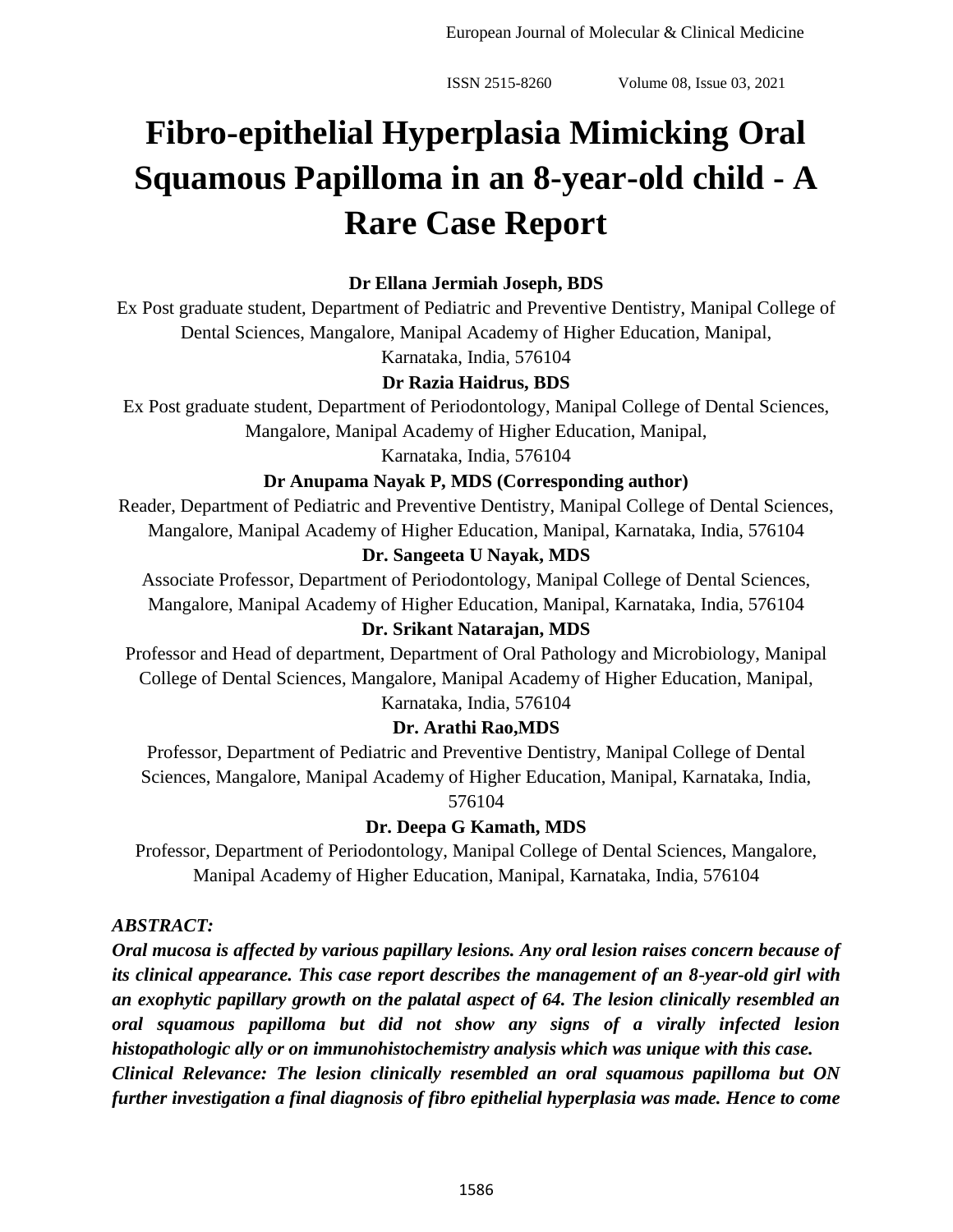*to a definitive diagnosis we cannot rely only on the clinical manifestation of the lesion and further investigations are very important. Key words: Immunohistochemistry, Hyperplasia, Carcinoma, Squamous cell*

#### **INTRODUCTION**

Exophytic lesions of the oral cavity might be quite challenging to diagnose. Oral exophytic lesions are pathologic growths that project above the normal contours of the oral mucosa. (1) The oral cavity is constantly exposed to various external and internal stimuli, resulting in several diseases, from developmental to reactive and neoplastic in origin, either generalised or localised. Exophytic lesions can be classified according to the surface texture (smooth and rough), the type of base (pedunculated, sessile, nodular, and dome shape), and consistency (soft, cheesy, rubbery, firm, and bony hard). The oral mucosal lesions prevalence is controversial in children due to the different diagnostic criteria, limited oral lesions included in surveys and lack of standardization. (2, 3) In a study by Majorana A et al., (4) most frequent lesions in children recorded were the oral candidiasis (28.4%), geographic tongue and other tongue lesions (18.5%), traumatic lesions (17.8%), recurrent aphthous ulcerations (14.8%), herpes simplex virus type 1 infections (9.3%), and erythema multiforme (0.9%), and also when compared to healthy children, children suffering from chronic diseases had a higher frequency of oral lesions. The present case report describes a fibro epithelial hyperplasia mimicking a lesion of viral origin in an 8-year-old child.

#### **CASE REPORT**

An 8-year-old female reported to the Department of Paedodontics and Preventive Dentistry with the chief complaint of decayed teeth in the upper left back tooth region. No history of pain was reported with the teeth in question. On intraoral examination the patient had a mixed dentition with presence of permanent incisors and first permanent molars in both the maxillary and mandibular arch with deciduous canines and primary molars. Class II dentinal caries were present with respect to tooth number 64 and 65. The patient had an increased overjet and gave history of mouth breathing habit since childhood which was seen more frequently at night while sleeping as observed by the parents. On the palatal gingiva of 64 an exophytic growth was notice (Figure 1a). The growth was a pedunculated mass, with small finger like projections, coral pink in colour extending 7mmx5mm mesiodistally and cervicopalatally involving the marginal and attached gingiva. The lesion on palpation was non-tender and soft in consistency and no bleeding was noticed while probing. No such similar lesion or growth was observed elsewhere on the other parts of the body on examination. The patient or parents had not noticed this growth in the oral cavity earlier. There was no history of pain, parasthesia or numbness associated with the growth. Family history was not significant and there was no relevant medical history noted. No history of viral fever of illness in the past year as reported by the parents. An intraoral periapical radiograph was taken to rule out any bony involvement and to know the extent of carious involvement with respect to 64 and 65(Figure 1b). The radiograph revealed radiolucency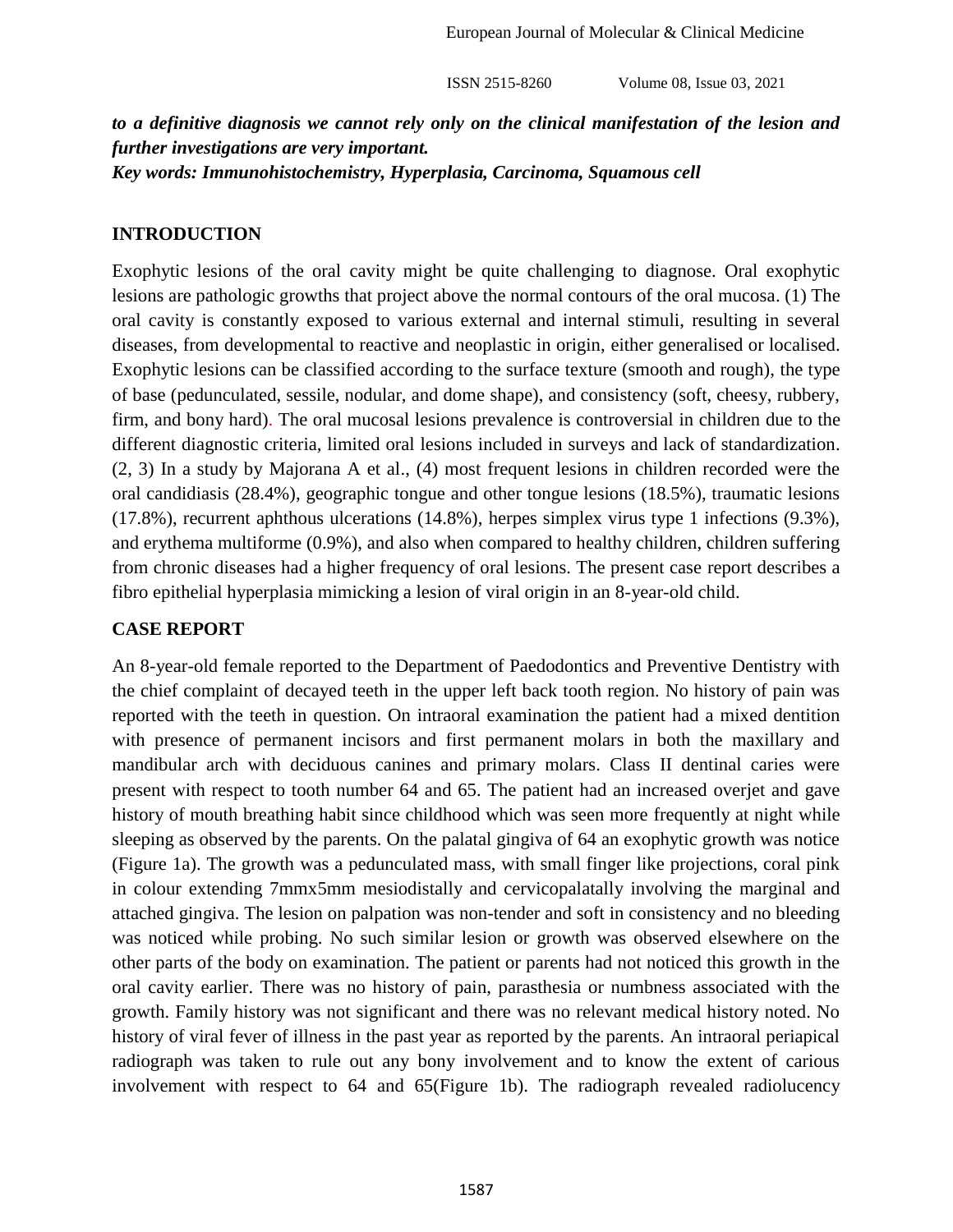involving the enamel and dentin without involvement of pulp and absence of furcal radiolucency suggestive of class II dentinal caries of the associated teeth and no bony involvement of the lesion was confirmed. On the basis of clinical findings a provisional diagnosis of squamous papilloma and differential diagnosis of verruca vulgaris of the oral cavity and chronic hyperplastic gingival tissue were made.

The caries was excavated, and the teeth were restored with resin modified glass ionomer cement using a T- band. The lesion was surgically excised completely from the base using a no. 15 surgical blade under local anaesthesia. (Figure 1c) Bleeding was controlled using pressure pack and instructions were given to the patient to maintain good oral hygiene and chlorhexidine mouthwash (0.2%) was prescribed for 1 week. The excised lesion was sent for histopathological examination. Histopathological view of the specimen stained by Hematoxylin and Eosin(Figure 2a) showed hyperplastic parakeratinized stratified squamous epithelium overlying a fibrous connective tissue stroma that exhibited dens bundles of collagen interspersed with blood vessels and mild chronic inflammatory cell infiltrate (predominantly lymphocytes). The histopathological findings confirmed a final diagnosis of Fibro- epithelial hyperplasia. To rule out the presence of a virus induced lesion, P16 immunohistochemistry test was carried out, and the results were negative (Figure 2b). The patient was recalled after 1 week for review. The patient was asymptomatic, and the healing was satisfactory with no post-operative complications. The patient was then referred to the department of orthodontics for correction of the existing malocclusion and oral habit.

## **DISCUSSION**

Fibrous hyperplasia is a benign soft tissue which occurs as a response to a local irritant like calculus, a sharp tooth, a broken filling, excessive plaque and any other irritating factors. Fibrous hyperplasia clinically presents as a well-demarcated exophytic mass and the colour ranges from normal to white or reddish depending upon whether the surface is ulcerated, keratotic or both or neither. It can be soft or firm in palpation. (5) In the present case the histopathological view showed the presence of hyperplastic parakeratinized stratified squamous epithelium and chronic inflammatory cells which led to a diagnosis of Fibro- epithelial hyperplasia. There are various papillary lesions that affect the oral mucosa. Papilloma commonly found in children are benign neoplasm of the stratified squamous epithelium. (6, 7) Squamous papillomas usually occur between 30 and 50 years but can also occur before the age of 10 years and the oral squamous papilloma account for 8% of all oral tumors in children. (7) Papillomas are generally asymptomatic and measure 1 cm in range and appear as pink to white exophytic granular or cauliflower-like appearance. (8) Histologically, these lesions present as many long, thin and finger-like projections extending above the mucosal surface. Koilocytes- HPV altered cells may be observed. (9) Verruca vulgaris which is commonly known as wart was another differential diagnosis in our case. It is estimated to occur in 10% of children and young adults, most commonly seen in the age group of 12-16 years. (10) This lesion is also associated with HPV mostly occurring on the skin (finger). These lesions are elevated, firm nodules with characteristic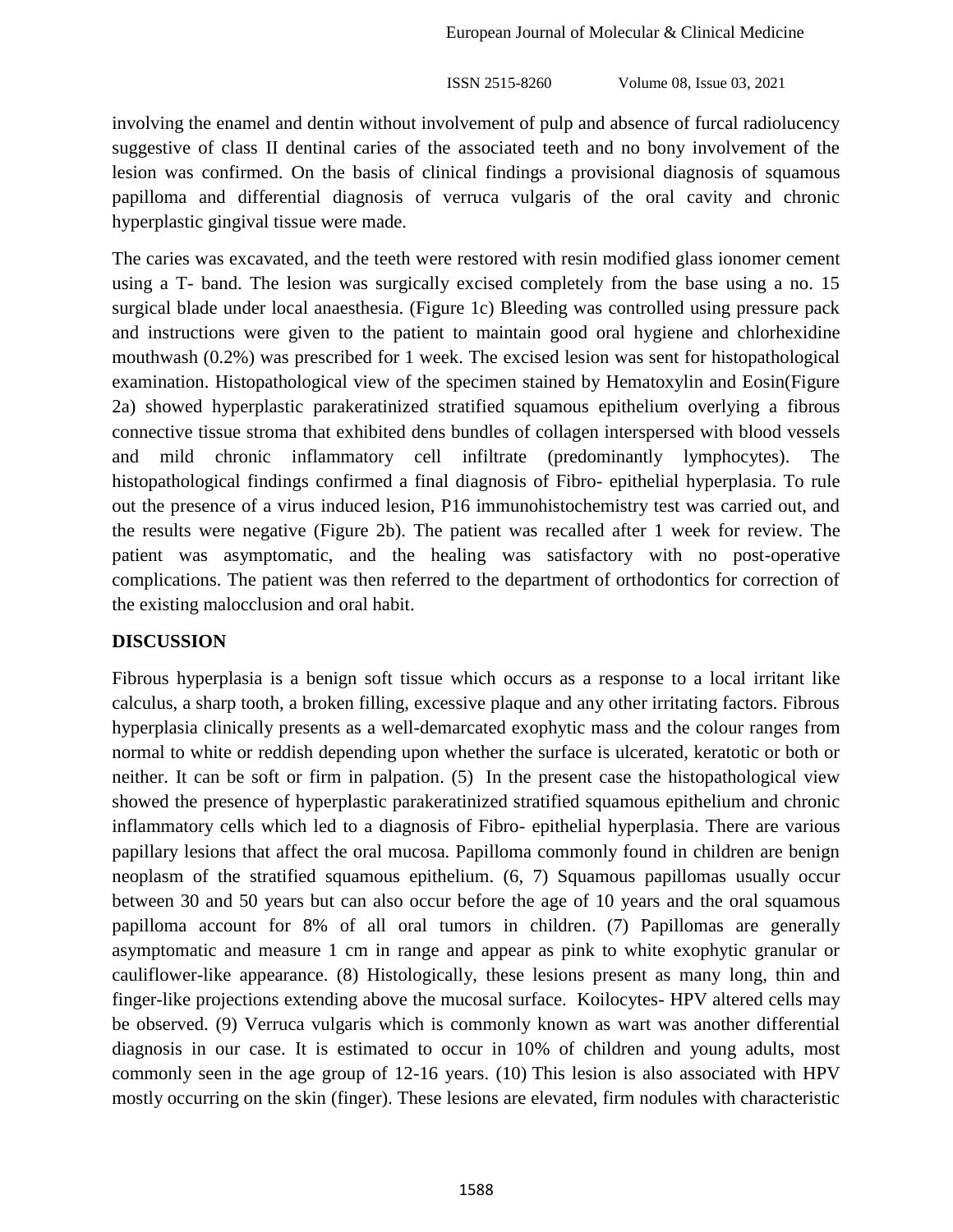papillomatous surface projections. Microscopically these lesions are seen as intra nuclear viral inclusions and specially altered clear cells with small, pyknotic nuclei (koilocytes). (11) Oral lesions are rare and usually are thought to be a cause of auto inoculation from lesions on the fingers and hands. Joshi M et al., (12) in 2013 reported two cases of verruca vulgaris on palatal gingiva but without lesions elsewhere in the body.

The uniqueness in our case was that the lesion clinically had a very close resemblance to oral squamous papilloma and verruca vulgaris but on histopathological and immunohistochemistry (p16) analysis it did not show any signs of viral infectivity or did not resemble any of these lesions microscopically. To the best of our knowledge this is the first case of fibroepithelial hyperplasia on the palatal gingiva of an 8-year-old girl child with resemblance to lesion of viral origin clinically.

## **REFERENCES**

- 1. Santosh AB, Boyd D, Laxminarayana KK. Proposed Clinico-Pathological Classification for Oral Exophytic Lesions. J Clin Diagn Res. 2015; 9(9):ZE01-8.
- 2. Crivelli MR, Muhlman M, Adler I, Cornicelli JC. Prevalencia de patologìa bucal en ninos. Rev Asoc Odont Argent 1986; 74:81-2.
- 3. Bessa CNF, Santos PJB, Aguiar MCF, do Carmo MAV. Prevalence of oral mucosal alterations in children from 0 to 12 years old. J Oral Pathol Med 2004; 33:7-22.
- 4. Majorana A, Bardellini E, Flocchini P, Amadori F, Conti G, Campus G. Oral mucosal lesions in children from 0 to 12 years old: ten years' experience. Oral Surg Oral Med Oral Pathol Oral Radiol Endod. 2010; 110: e13-8.
- 5. Zain RB, Fei YJ. Fibrous lesions of the gingiva: A histologic analysis of 204 cases. Oral Surg Oral Med Oral Pathol 1990; 70:466-70.
- 6. Abbey LM, Page DG, Sawyer DR. The clinical and histopathological features of a series of 464 oral squamous cell papillomas. Oral Surg Oral Med Oral Pathol. 1980; 49: 419- 28.2.
- 7. Das S, Das AK. A review of pediatric oral biopsies from a surgicalpathology service in a dental school. Pediatric Dent. 1993; 15:208-11.
- 8. Kumar BP, Khaitan T, Ramaswamy P, Pattipati S. Squamous papilloma. Int J Stomatol Occlusion Med 2013; 6:106-9.
- 9. Jaju PP, Suvarna PV, Desai RS. Squamous papilloma: Case report and review of literature. Int J Oral Sci 2010; 2:222-5.
- 10. Plasencia JM. Cutaneous warts: diagnosis and treatment. Prim Care 2000; 27:423-34.
- 11. G. Fabbrocini, S. Cacciapuoti and G. Monfrecola. Human Papillomavirus Infection in Child. The Open Dermatology Journal 2009; 3:111-16.
- 12. Joshi M, Shah A, Vishnoi S. Oral Verruca Vulgaris: Report of Two Rare Cases and Review. NJIRM 2013; 4: 145-48.